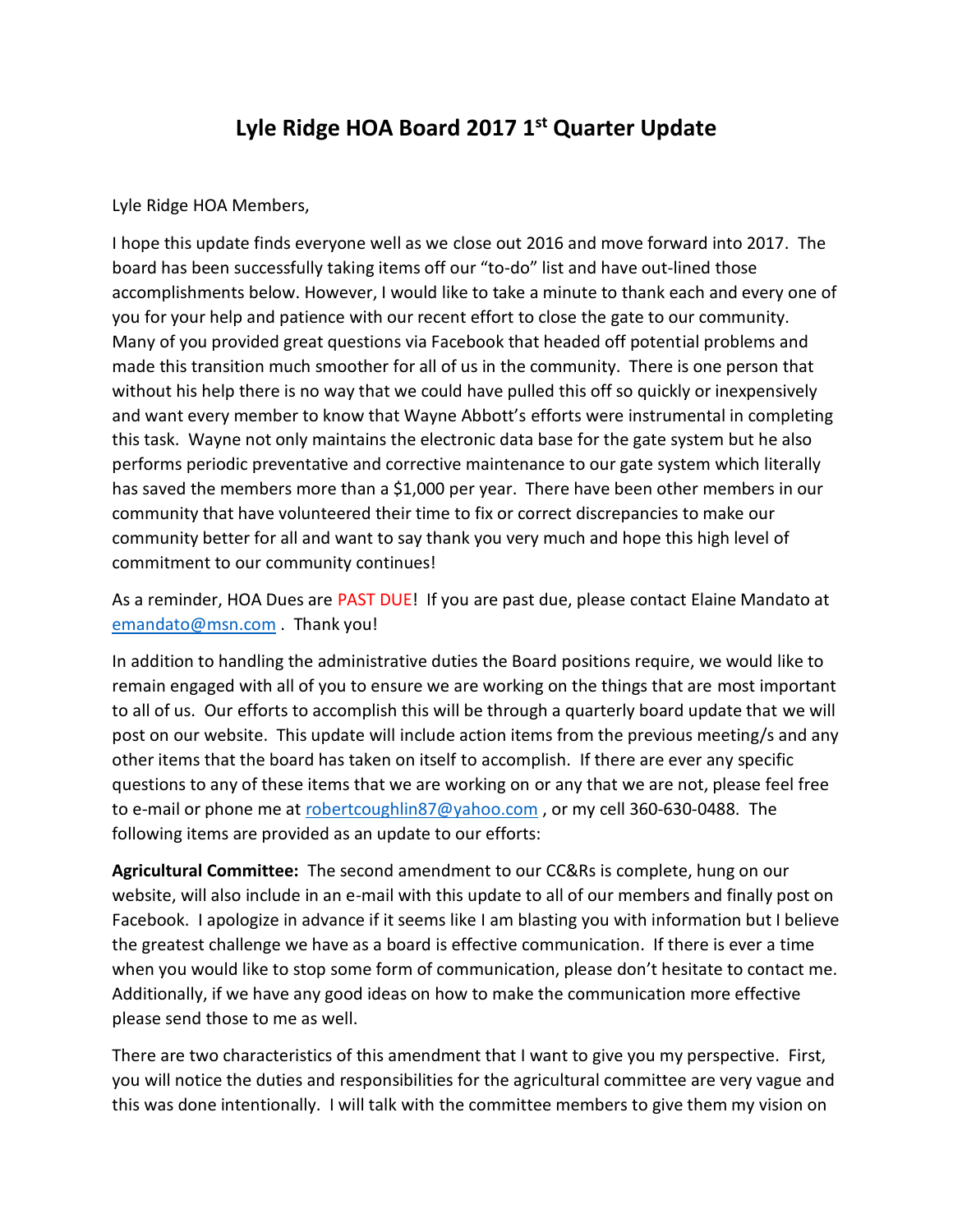the purpose of this committee, but I will let them interpret that vision and then let them run with the program. There are many ways to think about this committee and as many ways to execute the duties but my vision for them is one that is positive for all members that will focus on always working towards making our community better. Second, there is verbiage in this amendment that discusses fines which is sort of counter to my previous statement but trust me the intent of that verbiage is only provided as a motivator to help bring issues to quicker resolution. There have been issues already in our short time as a board, where this verbiage would have helped tremendously in bringing resolution to issues brought to the board by the members. So please do not read into this part of the amendment, there is no intent to give you a \$25 ticket for not mowing your lawn or some other similar infraction. Lastly, the beauty of our system is like any other freely elected governing body, we as members can re-elect and make amendments so if this direction ever goes in a direction all of us as members are not happy with, we can change it. Thanks in advance for your understanding and I welcome questions or discussions concerning anything the board is doing or does…my door is always open.

**Gate Closure Policy:** Done. If there are any future issues please don't hesitate to phone or email me.

**Long Term Financial Plan:** The board completed our long term financial plan and as of now our budget is balanced with our current HOA dues. The biggest financial responsibility for our community is the repair/maintenance of our road and as of now we have the funds to fix our current problems and preserve our road for the future. During the next annual meeting I will take the time to discuss our financials and show everyone what we have budgeted. I think sending out a copy to everyone will raise questions that will be difficult to answer unless we have a quorum. You can expect an e-mail with the financials prior to the next meeting to give you time to review and develop questions.

**Lyle Ridge Circle Road Repair:** I have received a bid to fix and maintain our road, but working with the company to develop a long term contract. Once we get that figured out we will update everyone with the specifics but here is what everyone can expect this spring. Road repair/patching, crack sealing and surface sealing will all be done this spring/early summer. I am working with the company to develop a plan that will minimize impact to residents. Once we have that plan, I will shoot that out to everyone before having a community meeting so you have an opportunity to ask questions or make recommendations.

**Snow/Ice Removal Plan:** We have had a couple of visits from our Snow/Ice contractors (Pioneer) and although the accumulation didn't arrive as forecasted, I am very happy with the execution. Before the snow, they spread an ice melting compound (not salt and car friendly) and then the morning of the snow they plowed our roads. From my perspective everything seemed to work very smoothly but as always, if you have any questions/recommendations please feel free to get those to me.